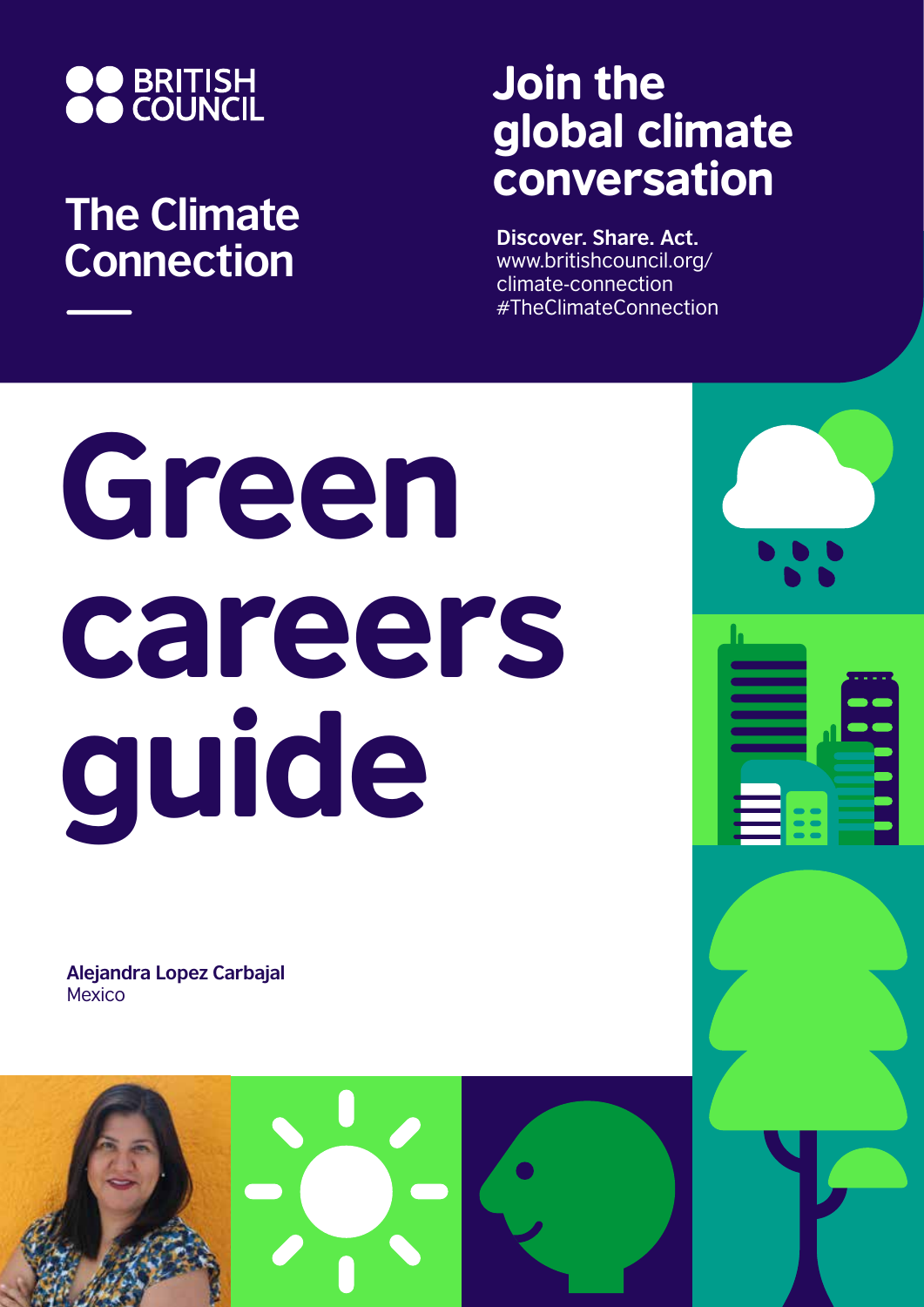## Alejandra Lopez Carbajal **Mexico**



**Climate change is the existential crisis of this century. Dealing with a phenomenon that is global in nature, global in consequence, requires us, as humanity, to transcend from our capitalist consumerist status quo to a different paradigm of development in which human welfare is as important as the Earth´s welfare. This clashes with common knowledge (and ignorance), with outdated views of prosperity that are exclusively based in economic indicators that fail to take into account the value of environmental services including those of the climate system. It clashes with monetary interests of companies that own a big part of the current economic system. Hence, tackling climate change requires a revolution, an organized revolution of many to build bit by bit a different status quo.** 





I am privileged because I have had the chance and the opportunity to build a career on a subject that is so important to mankind and to me personally. My name is Alejandra Lopez Carbajal. I am Mexican and I studied a Masters in Science in Environment and Development at LSE back in 2012-2013. I have been working in climate change policy at the national and international levels since 2004, but I decided to go for a Masters Degree to complement and update my theoretical and technical knowledge, and I thought there was no better place to do so that in a world´s top university in the UK, where I could challenge what I already knew. And I did. After working for several years with the Mexican Government, both at the Ministry of Environment and at the Ministry of Foreign Affairs, getting my LSE MSc Degree defied my reasoning and broaden my perspective. It also provided me with a worldwide network of passionate young professionals with whom I continue to stumble upon everywhere I go and in everything I do, and

#TheClimateConnection www.britishcouncil.org/climate-connection